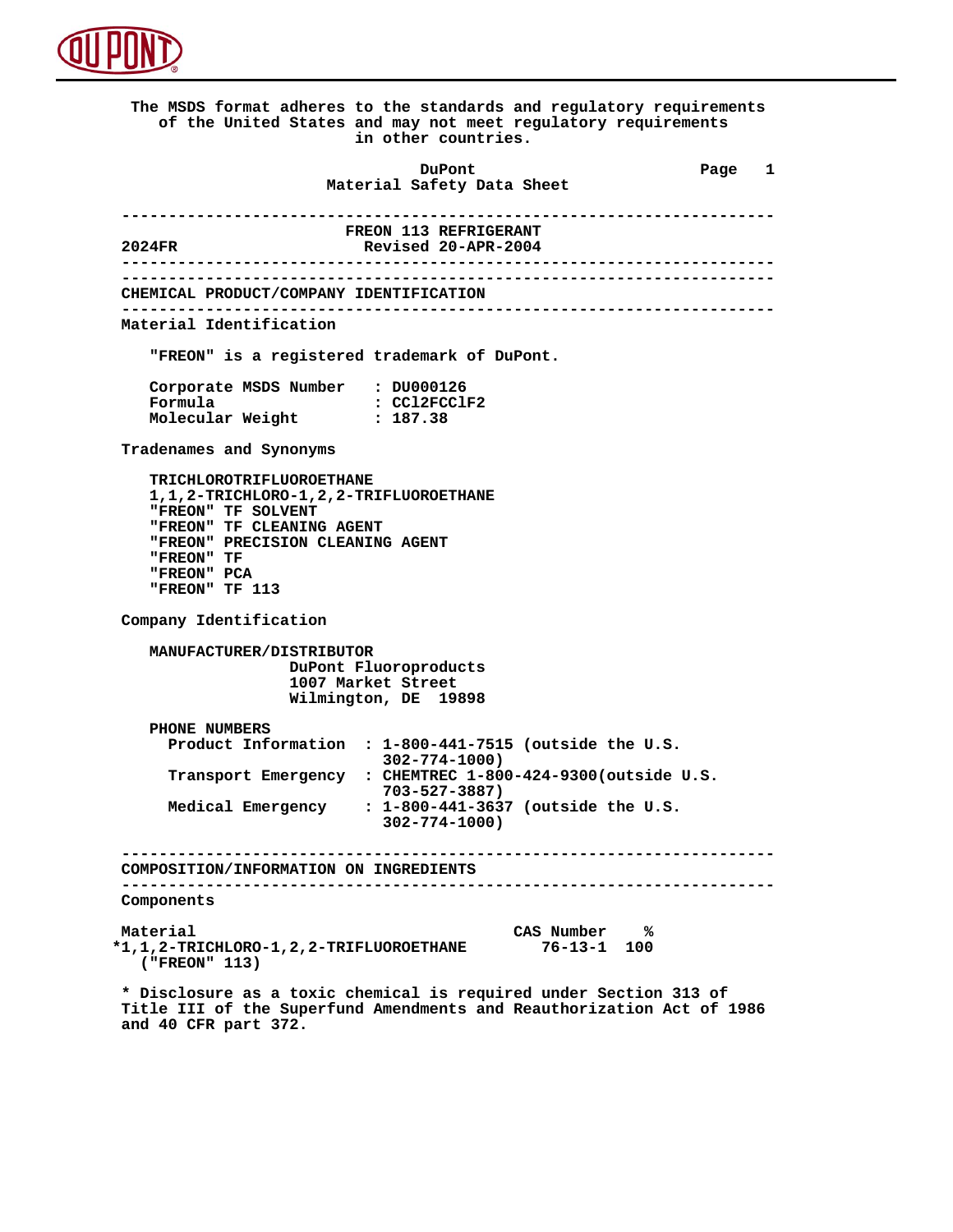## **---------------------------------------------------------------------- HAZARDS IDENTIFICATION ----------------------------------------------------------------------**

#### **# Potential Health Effects**

 **Short-term overexposure by inhalation may cause central nervous system depression with dizziness, confusion, incoordination, drowsiness or unconsciousness. Repeated and/or prolonged exposure may cause suffocation, if air is displaced by vapors, irregular heart beat with a strange sensation in the chest, "heart thumping", apprehension, lightheadedness, feeling of fainting, dizziness, weakness, sometimes progressing to loss of consciousness and death.**

 **Short-term overexposure by skin contact may cause defatting of the skin with itching, redness or rash. Significant skin permeation, and systemic toxicity, after contact appears unlikely.**

 **Short-term overexposure by eye contact may cause irritation with tearing, pain or blurred vision.**

 **The major ingestion hazard is aspiration (liquid entering the lungs during ingestion or vomiting) which may result in "chemical pneumonia". Symptoms include coughing, gasping, choking, shortness of breath, bluish discoloration of the skin, rapid breathing and heart rate, and fever. Pulmonary edema or bleeding, drowsiness, confusion, coma and seizures may occur in more serious cases. Symptoms may develop immediately or as late as 24 hours after exposure, depending on how much chemical entered the lungs.**

## **Carcinogenicity Information**

 **None of the components present in this material at concentrations equal to or greater than 0.1% are listed by IARC, NTP, OSHA or ACGIH as a carcinogen.**

 **---------------------------------------------------------------------- FIRST AID MEASURES**

 **----------------------------------------------------------------------**

## **First Aid**

 **INHALATION**

 **If inhaled, immediately remove to fresh air. Keep person calm. If not breathing, give artificial respiration. If breathing is difficult, give oxygen. Call a physician.**

 **SKIN CONTACT**

 **Flush skin with water after contact. Wash contaminated clothing before reuse.**

 **EYE CONTACT**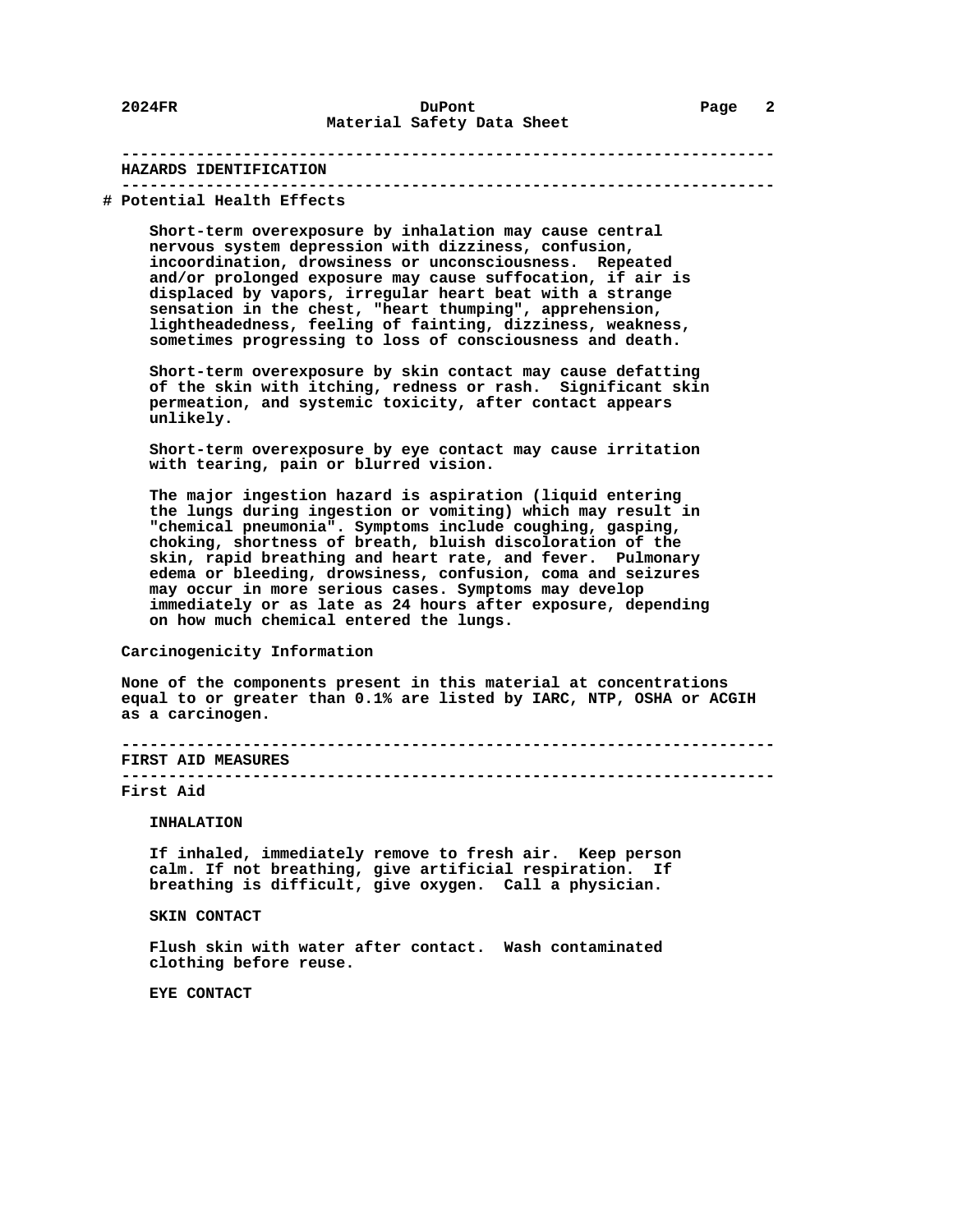# **2024FR DuPont Page 3 Material Safety Data Sheet**

# **(FIRST AID MEASURES - Continued)**

 **In case of contact, immediately flush eyes with plenty of water for at least 15 minutes. Call a physician.**

## **INGESTION**

 **If swallowed, do not induce vomiting. Immediately give 2 glasses of water. Never give anything by mouth to an unconscious person. Call a physician.**

# **Notes to Physicians**

 **Activated charcoal mixture may be beneficial. Suspend 50 g activated charcoal in 400 mL water and mix well. Administer 5 mL/kg, or 350 mL for an average adult.**

 **Because of the danger of aspiration, emesis or gastric lavage should not be employed unless the risk is justified by the presence of additional toxic substances. Activated charcoal may be given but should be used with caution since it may induce vomiting.**

 **THIS MATERIAL MAY MAKE THE HEART MORE SUSCEPTIBLE TO ARRHYTHMIAS. Catecholamines such as adrenaline, and other compounds having similar effects, should be reserved for emergencies and then used only with special caution.**

 **Skin discomfort caused by de-fatting after contact with certain solvents may be relieved by application of emollient creams or lotions.**

 **----------------------------------------------------------------------**

 **FIRE FIGHTING MEASURES ----------------------------------------------------------------------**

 **Flammable Properties**

| Flash Point       | : Will not burn |
|-------------------|-----------------|
| Autodecomposition | : 300 C (572 F) |

 **Fire and Explosion Hazards:**

 **Drums may rupture under fire conditions. Decomposition may occur.**

# **Extinguishing Media**

 **As appropriate for combustibles in area.**

# **Fire Fighting Instructions**

 **Use water spray or fog to cool container. Self-contained breathing apparatus (SCBA) is required if drums rupture and contents are spilled under fire conditions.**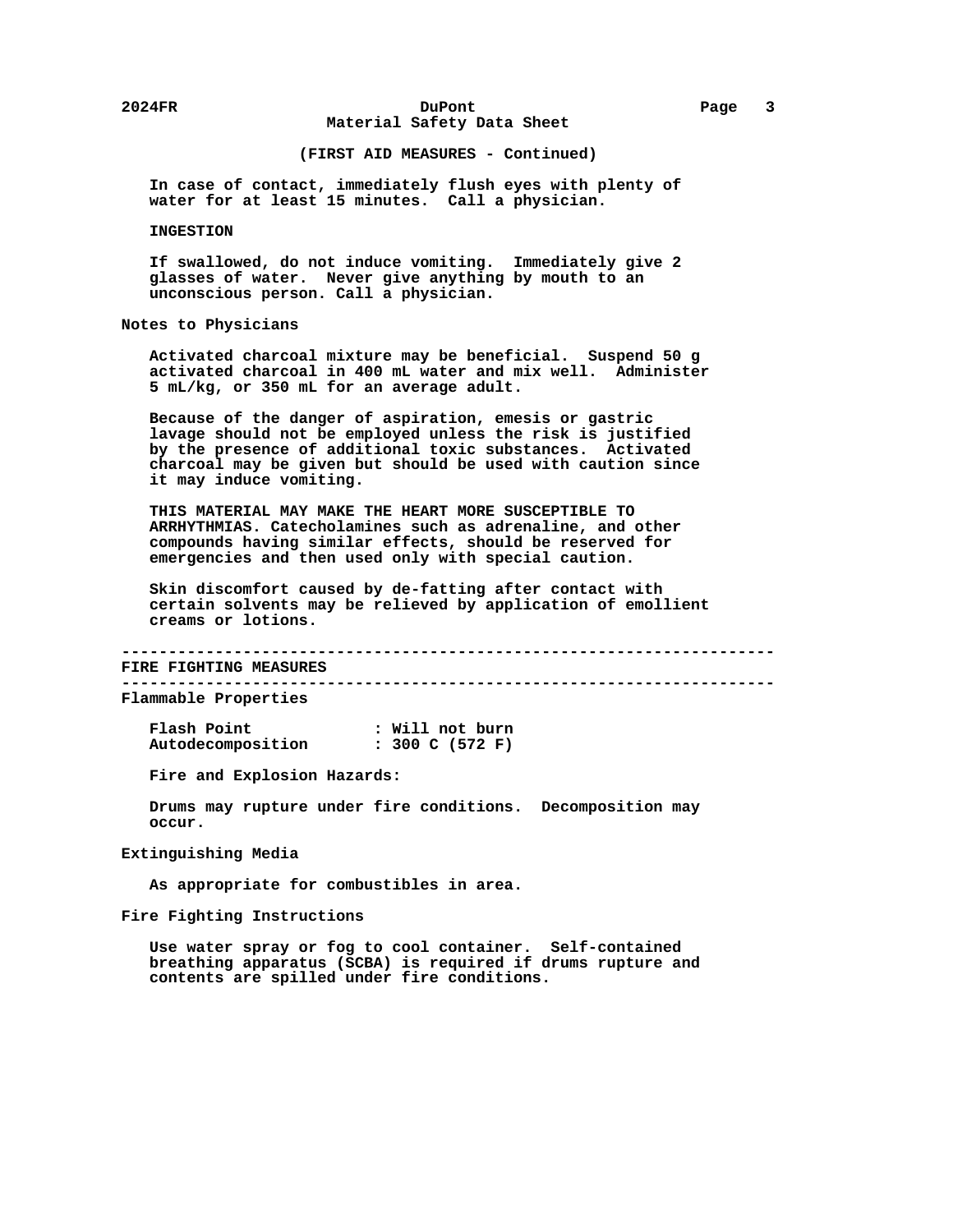# **---------------------------------------------------------------------- ACCIDENTAL RELEASE MEASURES ---------------------------------------------------------------------- Safeguards (Personnel) NOTE: Review FIRE FIGHTING MEASURES and HANDLING (PERSONNEL) sections before proceeding with clean-up. Use appropriate PERSONAL PROTECTIVE EQUIPMENT during clean-up. Accidental Release Measures Ventilate area. Do not flush into sewers. Dike spill. Collect on absorbent material and transfer to steel drums for recovery or disposal. Use self-contained breathing apparatus (SCBA) for large spills. Comply with Federal, State, and local regulations on reporting releases. ---------------------------------------------------------------------- HANDLING AND STORAGE ---------------------------------------------------------------------- Handling (Personnel) Avoid breathing vapors and prolonged skin exposure. Use with sufficient ventilation to keep employee exposure below recommended limits. Storage Clean, dry area. Do not heat above 125 deg F. ---------------------------------------------------------------------- EXPOSURE CONTROLS/PERSONAL PROTECTION ---------------------------------------------------------------------- Engineering Controls Normal ventilation for standard use procedures is generally adequate. Local exhaust should be used when large amounts are released. Mechanical ventilation should be used in low or enclosed places. Personal Protective Equipment Impervious gloves should be used to avoid prolonged or repeated exposure. Chemical splash goggles should be worn as needed to prevent eye contact. Under normal use conditions, no respiratory protection is required when using**

 **this product. Self-contained breathing apparatus (SCBA) is**

 **required if a large spill occurs.**

 **Exposure Guidelines**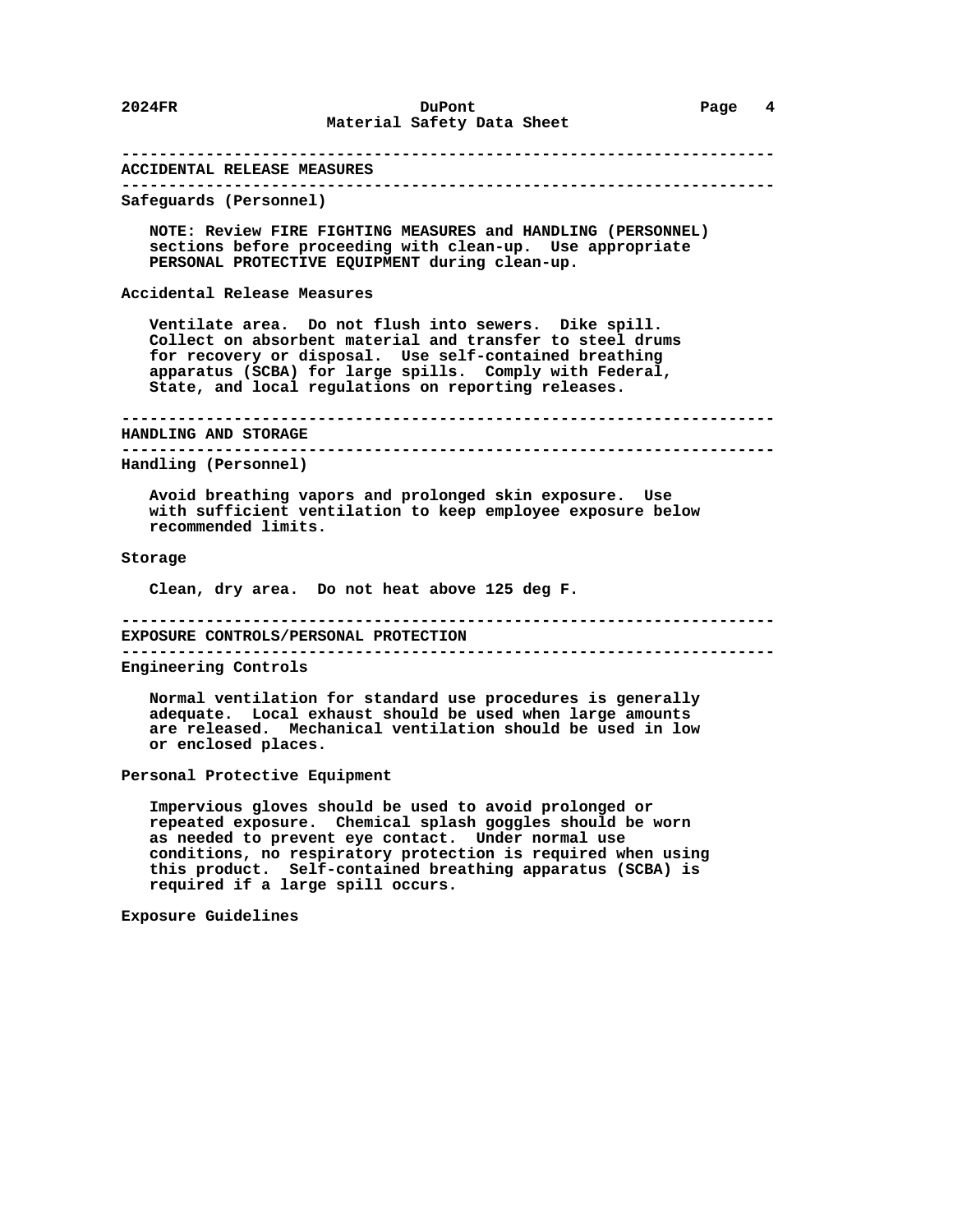```
 2024FR DuPont Page 5
                             Material Safety Data Sheet
        Applicable Exposure Limits
          1,1,2-TRICHLORO-1,2,2-TRIFLUOROETHANE
          PEL (OSHA) : 1,000 ppm, 7,600 mg/m3, 8 Hr. TWA
          TLV (ACGIH) : 1,000 ppm, 7,670 mg/m3, 8 Hr. TWA, A4
         AEL * (DuPont) STEL 1,250 ppm, 9,590 mg/m3, A4<br>REL * (DuPont) : None Established
                                  : None Established
          * AEL is DuPont's Acceptable Exposure Limit. Where governmentally
          imposed occupational exposure limits which are lower than the AEL
          are in effect, such limits shall take precedence.
        ----------------------------------------------------------------------
       PHYSICAL AND CHEMICAL PROPERTIES
        ----------------------------------------------------------------------
       Physical Data
         Boiling Point : 48 C (118 F)<br>
Vapor Pressure : 6.46 psia at<br>
Vapor Density : 2.9 (Air = 1)
 Vapor Pressure : 6.46 psia at 25 deg C (77 deg F)
 Vapor Density : 2.9 (Air = 1.0)
                                 at 25 deg C (77 deg F)
          % Volatiles : 100 WT%
         Evaporation Rate
         Greater than 1<br>1 Greater conductantly in Water conduct conduct conduct
                                 Solubility in Water : 0.02 WT% @ 25 C (77 F)
         pH : Neutral<br>Odor : Slight ،
                                 : Slight ethereal
          Form : Liquid
          Color : Clear, colorless
          Density : 1.57 g/cc at 25 deg C (77 deg F) - Liquid
        ----------------------------------------------------------------------
       STABILITY AND REACTIVITY
       ----------------------------------------------------------------------
       Chemical Stability
          Material is stable. However, avoid open flames and high
          temperatures.
       Incompatibility with Other Materials
          Incompatible with alkali or alkaline earth metals- powdered
          Al, Zn, Be, etc.
       Polymerization
          Polymerization will not occur.
       Other Hazards
          Decomposition : Decomposition products are hazardous.
                             This compound can be decomposed by high
                             temperatures (open flames, glowing metal
                             surfaces, etc.) forming hydrochloric and
                             hydrofluoric acids, and possibly carbonyl
                             halides.
```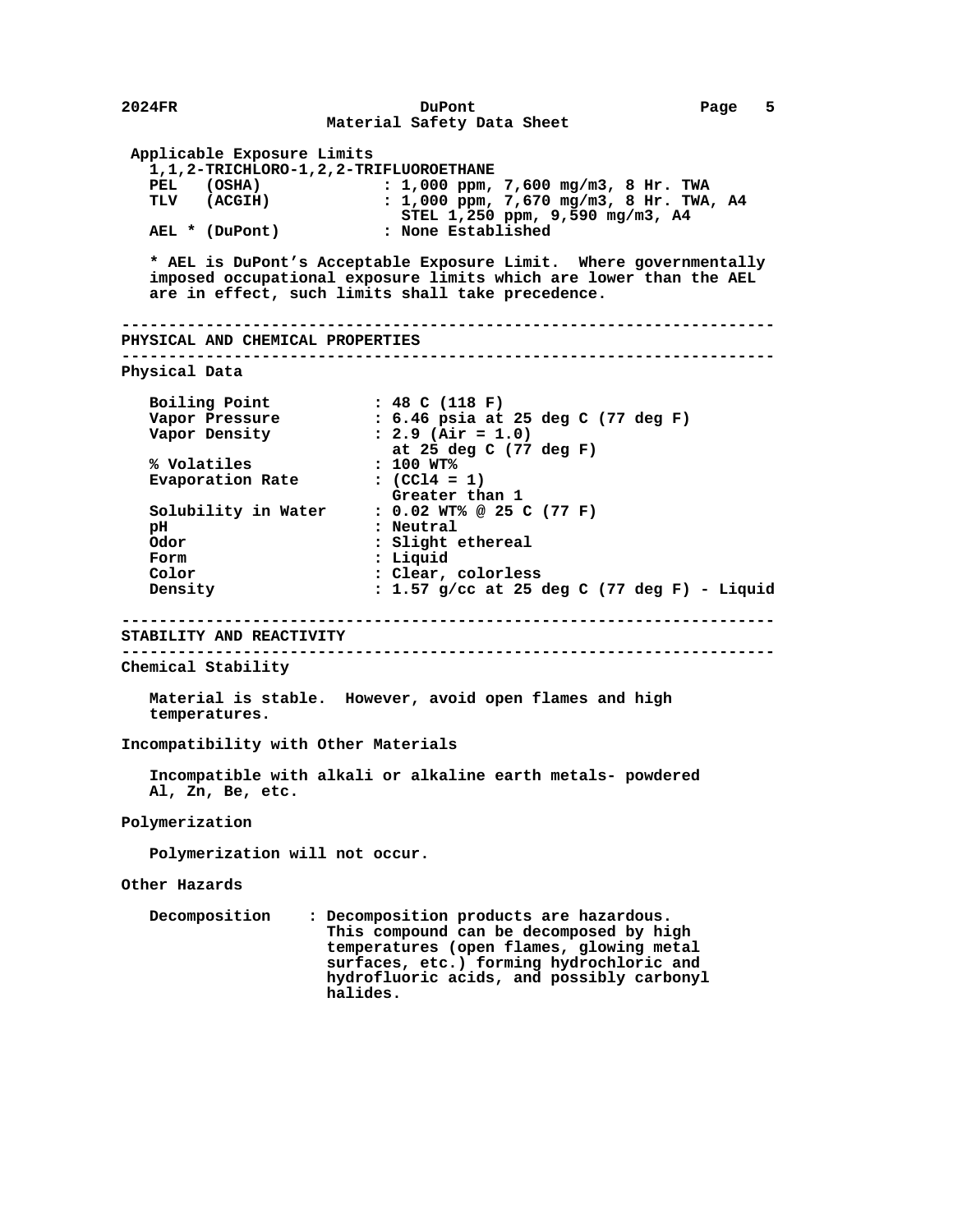#### **---------------------------------------------------------------------- TOXICOLOGICAL INFORMATION**

#### **----------------------------------------------------------------------**

# **# Animal Data**

 **SKIN: ALD, rabbit: >11,000 mg/k INGESTION: LD50, rat: 43,000 mg/kg INHALATION: 4 hour, LC50, rat: 50,000 ppm**

 **Animal testing indicates this material is a slight eye irritant.**

 **Animal testing indicates this material is a mild skin irritant, and is a skin sensitizer. Repeated exposure caused inflammation of the skin and pathological changes of the liver.**

 **Single exposure by ingestion caused pathological changes of the lungs, liver, stomach, gastrointestinal tract, kidneys. Other effects include lethargy, and altered respiratory rate. Repeated exposure caused increased mortality.**

 **Single exposure by inhalation caused pathological changes of the kidneys, liver, lungs and increased lung weight. Other effects include altered respiratory rate, incoordination, excessive activity, tremors or convulsions, inactivity or anaesthesia, cardiac sensitization, a potentially fatal disturbance of heart rhythm associated with a heightened sensitivity to the action of epinephrine, cyanosis and increased mortality.**

 **Long-term exposure caused decreased body weight. Other effects include altered hematology and clinical chemistry.**

 **Reproductive data on rats show no change in reproductive performance.**

 **This material has not produced genetic damage in bacterial cultures. In mammalian cell cultures this material has caused genetic toxicity. In animal testing, this material has not caused permanent genetic damage in reproductive cells of mammals (has not produced heritable genetic damage).**

 **In animal testing this material has not caused carcinogenicity or developmental toxicity.**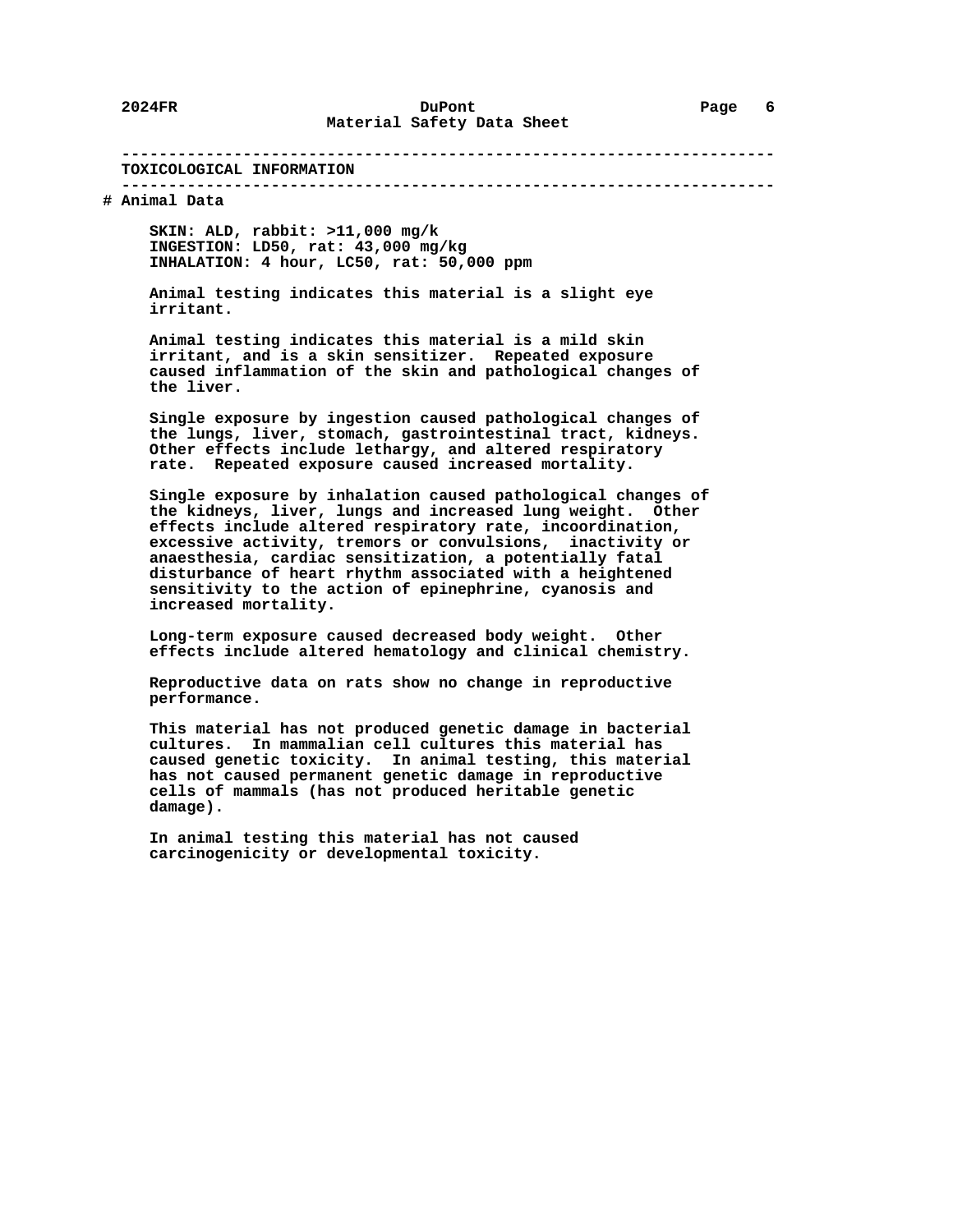**---------------------------------------------------------------------- ECOLOGICAL INFORMATION ---------------------------------------------------------------------- # Ecotoxicological Information Aquatic Toxicity: 96-hour LC50, rainbow trout : 7.4 mg/L 96 hour LC50, fathead minnows: 1250 mg/L ---------------------------------------------------------------------- DISPOSAL CONSIDERATIONS ---------------------------------------------------------------------- Waste Disposal Comply with Federal, State, and local regulations. Remove to a permitted waste disposal facility. EPA Hazardous Waste Nos. F001 and F002 may apply to waste materials. ---------------------------------------------------------------------- TRANSPORTATION INFORMATION ---------------------------------------------------------------------- Shipping Information Shipping Containers Tank Cars. Tank Trucks. Drums NOT REGULATED AS A HAZARDOUS MATERIAL BY DOT OR IMO. ---------------------------------------------------------------------- REGULATORY INFORMATION ---------------------------------------------------------------------- U.S. Federal Regulations TSCA Inventory Status : Reported/Included. TITLE III HAZARD CLASSIFICATIONS SECTIONS 311, 312 Acute : Yes Chronic : No Fire : No Reactivity : No**  $P$ *ressure*  **HAZARDOUS CHEMICAL LISTS SARA Extremely Hazardous Substance - No CERCLA Hazardous Substance - No** SARA Toxic Chemical - See Components Section